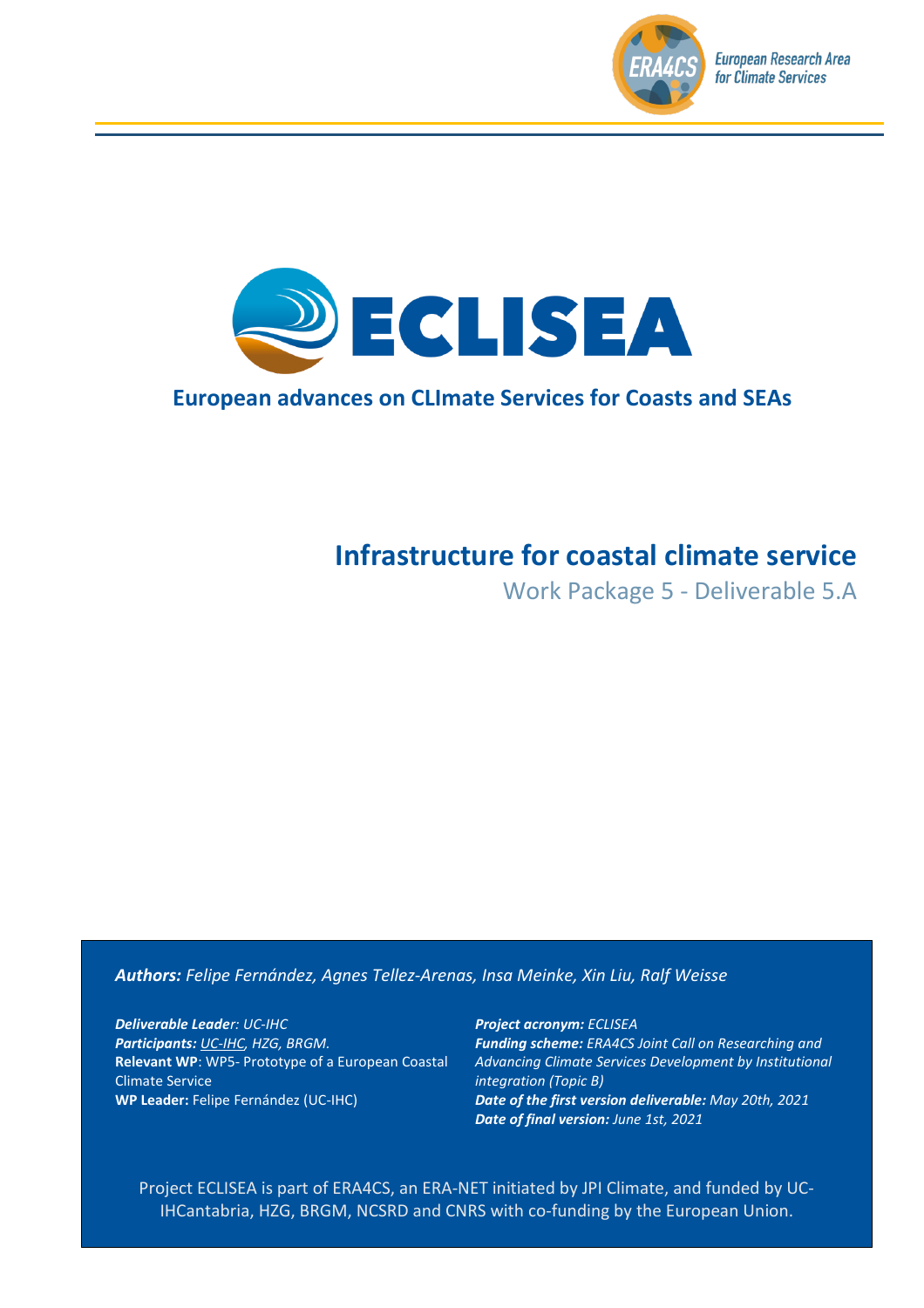

#### Table of contents

| 1.  |  |
|-----|--|
| 2.  |  |
| 3.  |  |
| 3.1 |  |
| 3.2 |  |
| 3.3 |  |
| 4.  |  |
| 5.  |  |

## <span id="page-1-0"></span>**Glossary**

API: Application Programming Interface INSPIRE: Infrastructure for Spatial Information in the European Metocean: Meteo-oceanographic OGC: Open Geospatial Consortium **WCS: Web Coverage Service** WMS: Web Map Service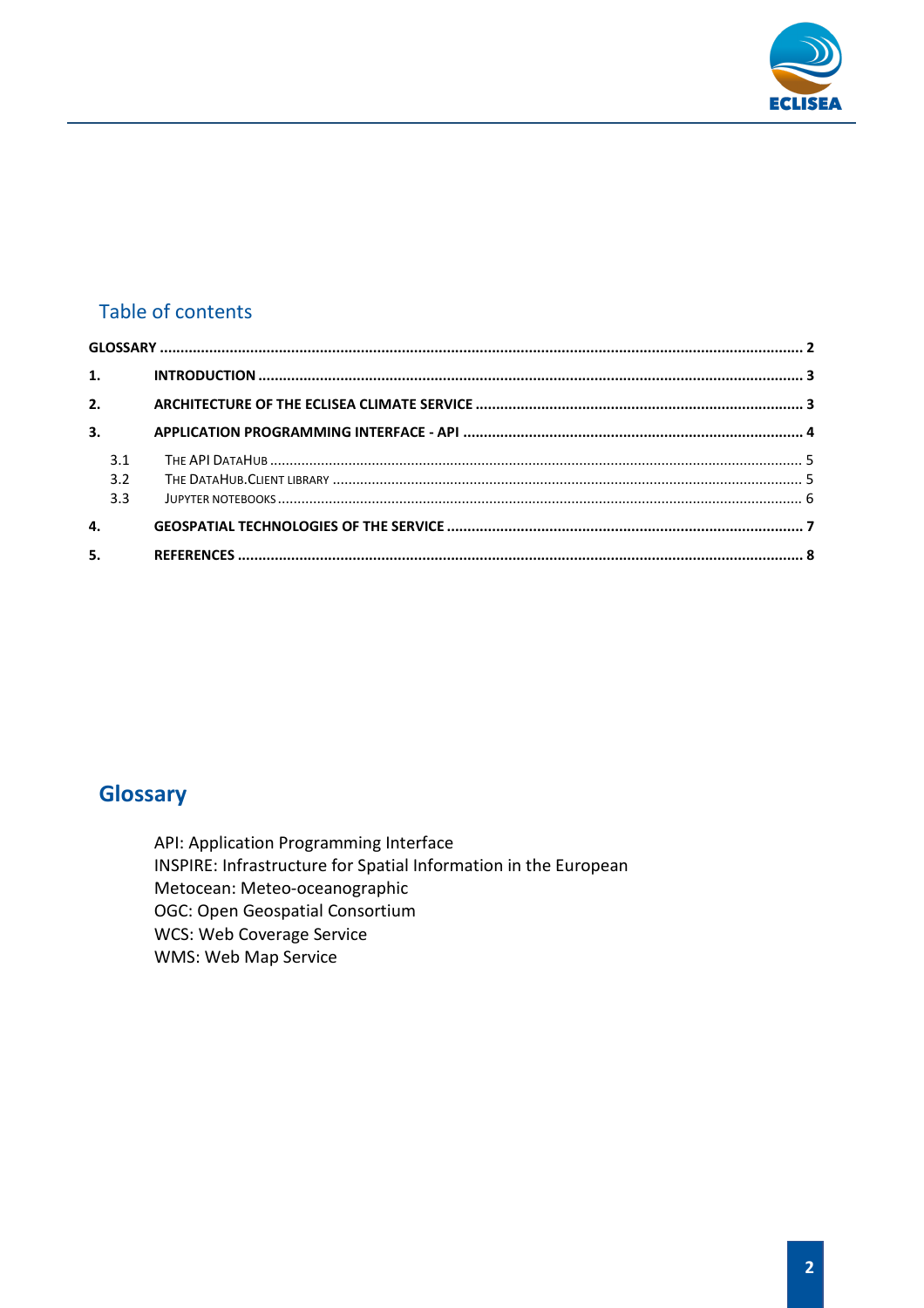

#### <span id="page-2-0"></span>**1. Introduction**

This report is the deliverable 5.A (D5.A) of the ECLISEA project and contains the design and architecture of the infrastructure for a coastal climate service prototype. ECLISEA is a project that aims to advance coastal and marine climate science and associated services through developing innovative research of sea surface dynamics.

Climate services translate climate data into information and products that are tailored towards the specific needs of a diverse range of end users. ECLISEA focuses on full-fill the current gap in terms of the implementation of Coastal Climate Services. In this sense, we believe that a more focused and thematic Climate Service, in this case dealing with the coastal zone and its sensitivities, could lead to a better co-production of tailored information products.

This report describes the ECLISEA infrastructure in three sections: the architecture is described in Section 2, the Application Programing Interface (API) developed and additional libraries are described in Section 3, and Section 4 provides a description about the geospatial technologies implemented.

### <span id="page-2-1"></span>**2. Architecture of the ECLISEA climate service**

Knowledge brokers (scientists, software developers, etc.) require a robust infrastructure to query, access and generate value through tailored information solutions for different coastal zone stakeholders (end users).

The ECLISEA architecture is based on the implementation of interoperability nodes that store climate information into a catalogue that provides interoperability accesses according with the Open Geospatial Consortium (OGC) and INSPIRE Directive (http, Web Map Service, Web Coverage Service, OpenDap, among others), see Figure 1.1.

Metocean outputs obtained from WP2, the climate data, and WP4, the indicators, are stored in a THREEDs catalogue of standardized NetCDF files according with Climate and Forecast conventions.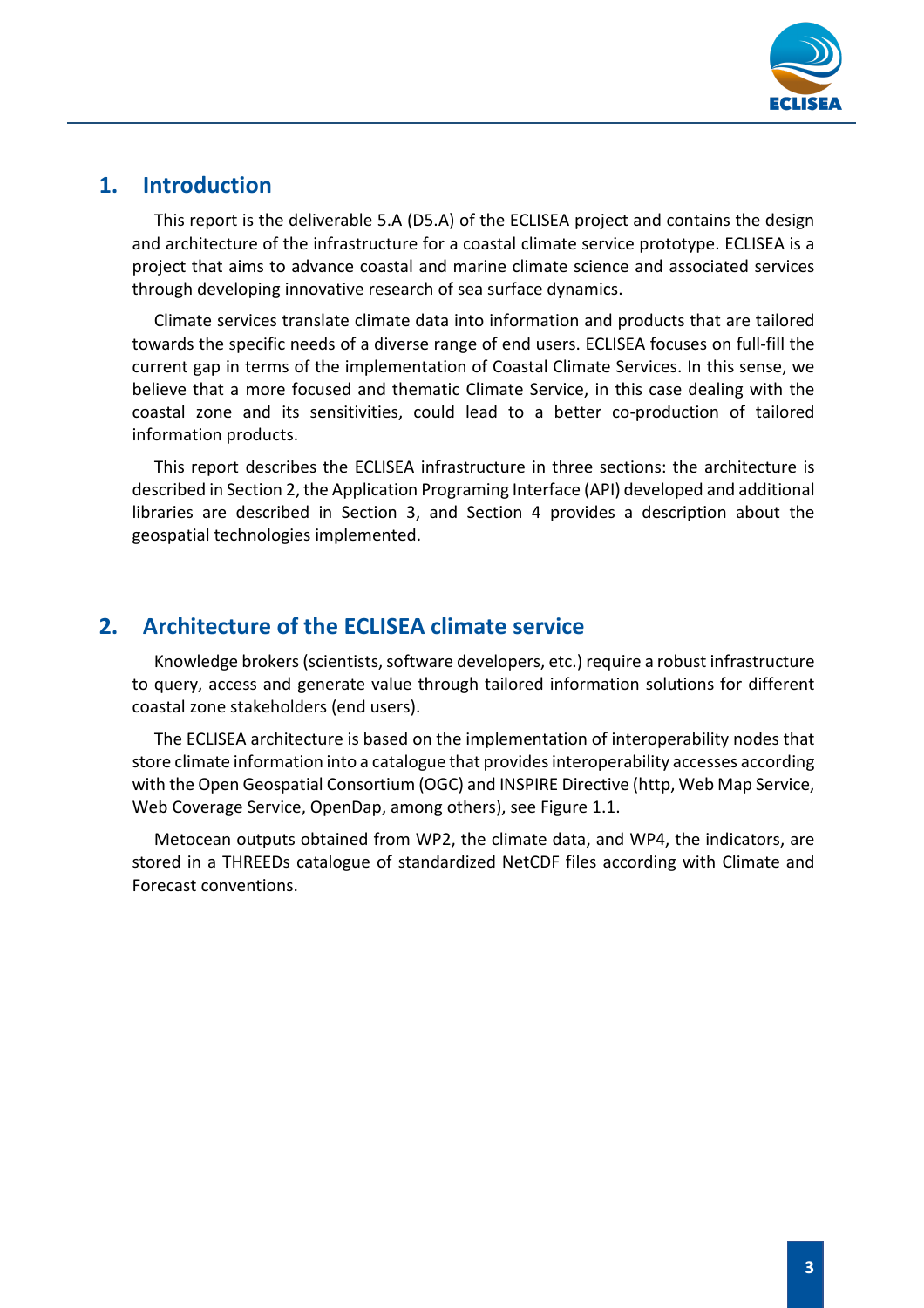



**Figure 1.1: Architecture of the ECLISEA infrastructure for coastal climate services**

Data discoverability is achieved through the use of an Application Programming Interface specifically designed, API DataHub, which allows to point out the data and metadata stored at any node's data catalogue. Therefore, the climate information could be stored and distributed at different coastal climate nodes.

In conclusion, the ECLISEA infrastructure could be implemented to create a network of coastal climate data repositories, which can be capitalized by knowledge brokers to create custom user experiences and tailored information solutions for coastal climate services.

#### <span id="page-3-0"></span>**3. Application Programming Interface - API**

Application Programming Interfaces, commonly known by its acronym "APIs", are software elements that act as an abstraction layer, with a set of rules and specifications, which can be used by other software, independently of its programming language.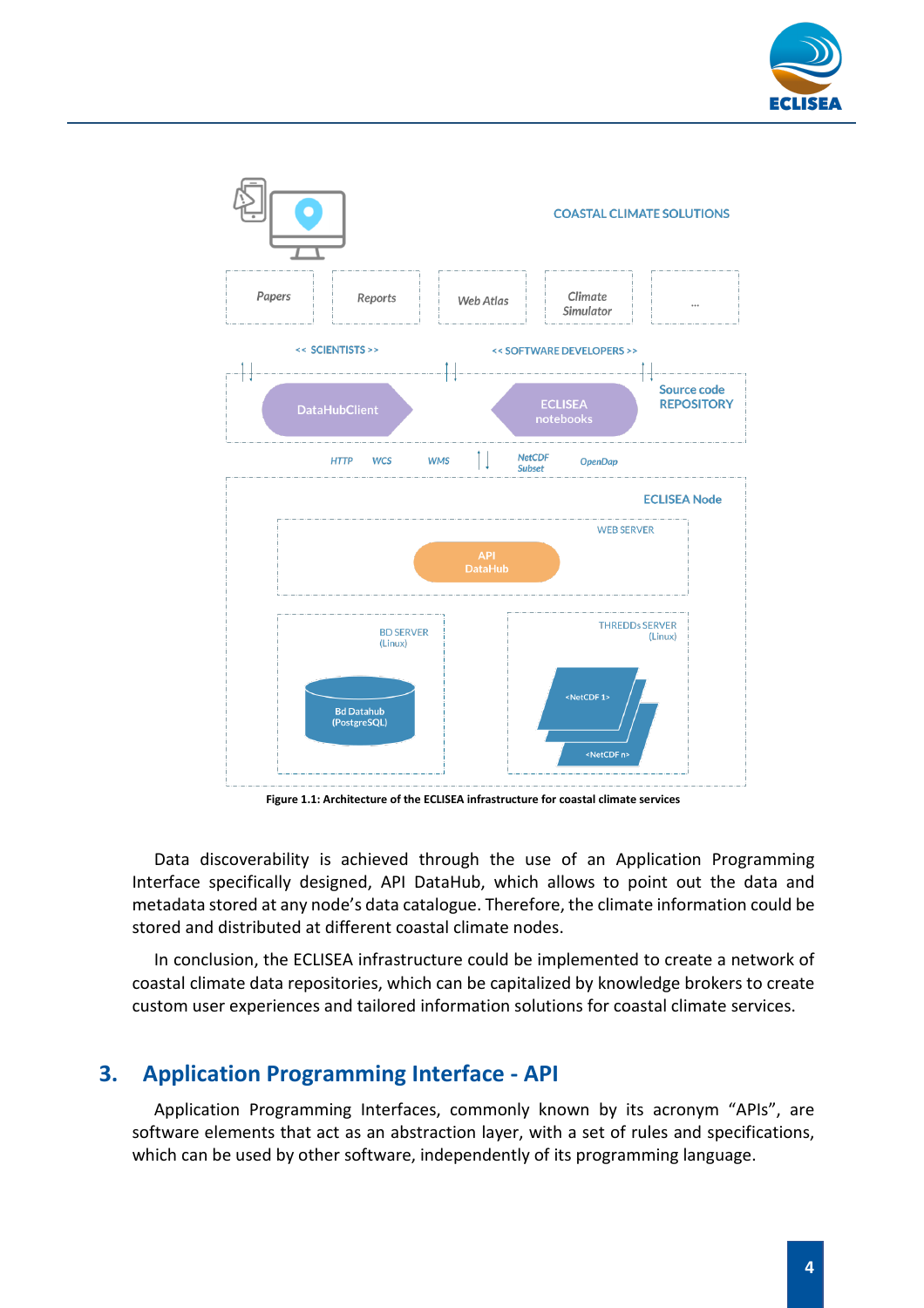

#### <span id="page-4-0"></span>*3.1 The API DataHub*

The API DataHub has been designed to facilitate the search and access to metadata of ECLISEA products, the following link provides access to the interface of the DataHub.

<http://datahub.ihcantabria.com/swagger/index.html>

| .o . <i>,</i>                                                                                                   | ------------<br>.<br>.                 | $\cdots$               | www.          |  |  |  |
|-----------------------------------------------------------------------------------------------------------------|----------------------------------------|------------------------|---------------|--|--|--|
| <b>Swagger</b><br>ted by SMARTBEAR                                                                              | Select a definition                    | Datahub IHCantabria V1 | $\checkmark$  |  |  |  |
| $(2.0.1)$ OAS3<br><b>Datahub IHCantabria</b><br>http://datahub.ihcantabria.com/swagger//swagger/v1/swagger.json |                                        |                        |               |  |  |  |
| Access to discovery map viewer                                                                                  |                                        |                        |               |  |  |  |
| Discovery map - Website                                                                                         |                                        |                        |               |  |  |  |
| <b>Clients</b>                                                                                                  |                                        |                        | $\mathcal{E}$ |  |  |  |
| <b>Periods</b>                                                                                                  |                                        |                        | $\mathcal{E}$ |  |  |  |
| <b>ProductMoments</b>                                                                                           |                                        |                        | ⋋             |  |  |  |
| <b>Products</b>                                                                                                 |                                        |                        | $\mathcal{P}$ |  |  |  |
| <b>ProductTypes</b>                                                                                             |                                        |                        | ⋋             |  |  |  |
| <b>Scenarios</b>                                                                                                |                                        |                        | ⋋             |  |  |  |
| <b>Sources</b>                                                                                                  |                                        |                        | ⋋             |  |  |  |
| <b>Variables</b>                                                                                                |                                        |                        | ⋋             |  |  |  |
| <b>Variable Types</b>                                                                                           |                                        |                        | ⋋             |  |  |  |
|                                                                                                                 | Figure 3.1: API DataHub User interface |                        |               |  |  |  |

The DataHub provides several methods to "GET" information about the ECLISEA products, variables, data sources and the interoperability access to access the data.

#### <span id="page-4-1"></span>*3.2 The DataHub.Client library*

To facilitate scientists and software developers the interaction with the API, the *datahub.client* library has been designed and it is openly available from the following source code repository:

<https://github.com/IHCantabria/datahub.client>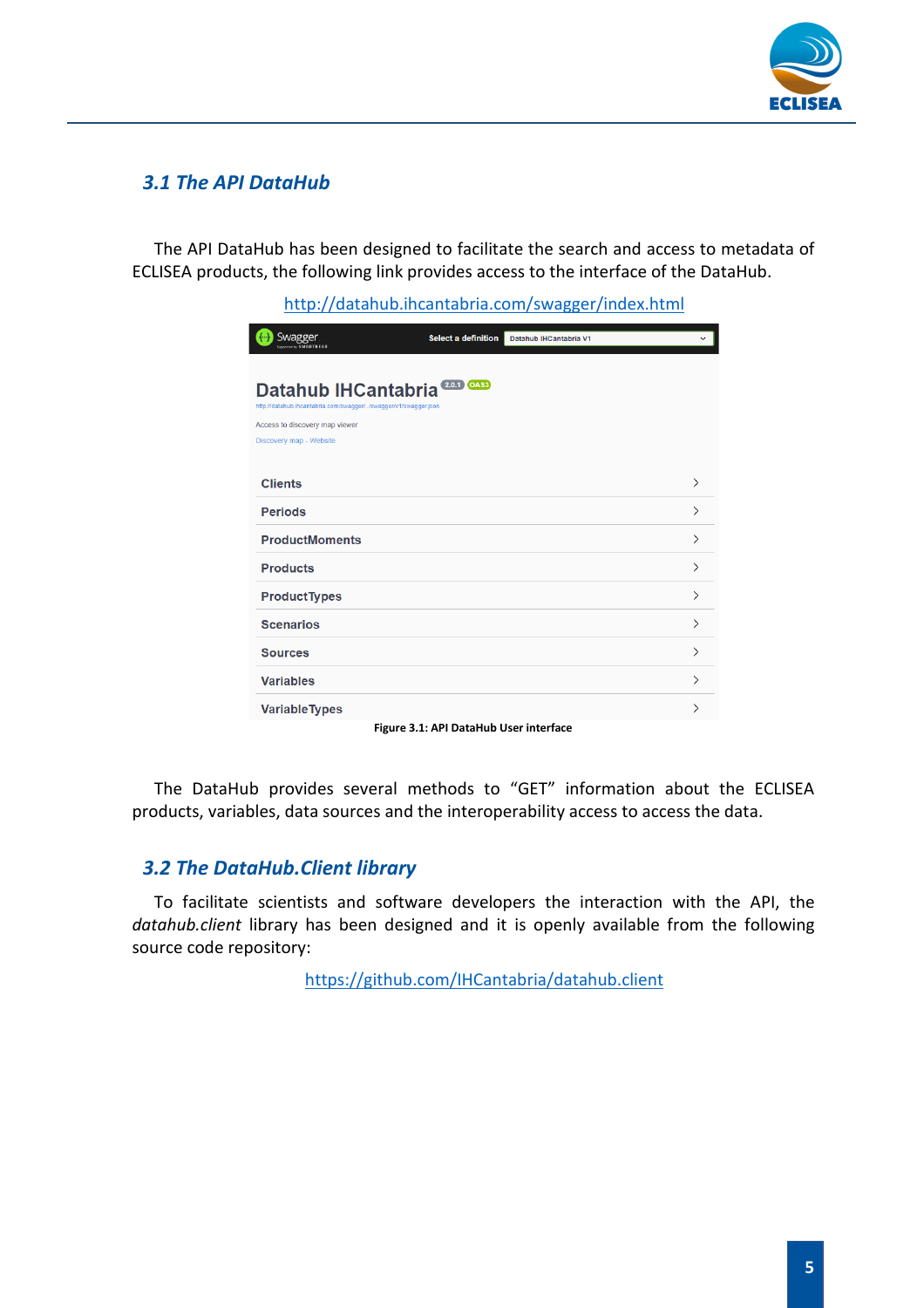

|                                                                                                                                                           | Search or jump to                                                                                  | ΙZΙ<br><b>Pulls</b><br><b>Issues</b><br><b>Marketplace</b>                                                                                                                                                                                                                      | <b>Explore</b>                            |                                                                                      |  |  |  |  |
|-----------------------------------------------------------------------------------------------------------------------------------------------------------|----------------------------------------------------------------------------------------------------|---------------------------------------------------------------------------------------------------------------------------------------------------------------------------------------------------------------------------------------------------------------------------------|-------------------------------------------|--------------------------------------------------------------------------------------|--|--|--|--|
|                                                                                                                                                           | □ IHCantabria / datahub.client<br>앟 Fork<br><b>☆ Star</b><br>$\odot$ Unwatch $\sim$<br>8<br>4<br>1 |                                                                                                                                                                                                                                                                                 |                                           |                                                                                      |  |  |  |  |
| <> Code<br><b>I'l</b> Pull requests<br><sup>[11]</sup> Projects<br>(b) Actions<br>$\Box$ Wiki<br>Security<br>$\sim$ Insights<br>(!) Issues<br>$\Box$<br>. |                                                                                                    |                                                                                                                                                                                                                                                                                 |                                           |                                                                                      |  |  |  |  |
| مع                                                                                                                                                        | $main -$                                                                                           | Go to file                                                                                                                                                                                                                                                                      | Add file -<br>$\downarrow$<br>Code $\sim$ | About<br>ලි                                                                          |  |  |  |  |
|                                                                                                                                                           | felipem775 add configuration                                                                       |                                                                                                                                                                                                                                                                                 | 17 days ago<br><b>148</b>                 | datahub.client is a python<br>library to make it easy to<br>query datahub and obtain |  |  |  |  |
|                                                                                                                                                           | wscode.                                                                                            | debug launcher                                                                                                                                                                                                                                                                  | 6 months ago                              | data stored in thredds.                                                              |  |  |  |  |
|                                                                                                                                                           | datahub                                                                                            | add configuration                                                                                                                                                                                                                                                               | 17 days ago                               | python<br>thredds                                                                    |  |  |  |  |
|                                                                                                                                                           | doc                                                                                                | update changelog                                                                                                                                                                                                                                                                | 6 months ago                              | <b>CCI</b> Readme                                                                    |  |  |  |  |
|                                                                                                                                                           | tests                                                                                              | fix error repeating last datetime                                                                                                                                                                                                                                               | 2 months ago                              | 83 GPL-3.0 License                                                                   |  |  |  |  |
|                                                                                                                                                           | .env                                                                                               | add configuration                                                                                                                                                                                                                                                               | 17 days ago                               |                                                                                      |  |  |  |  |
| n                                                                                                                                                         | .gitignore                                                                                         | init                                                                                                                                                                                                                                                                            | 13 months ago                             | <b>Releases</b>                                                                      |  |  |  |  |
|                                                                                                                                                           | .pre-commit-config.yaml                                                                            | add black pre-commit                                                                                                                                                                                                                                                            | 6 months ago                              | ◯ 32 tags                                                                            |  |  |  |  |
|                                                                                                                                                           | CHANGELOG.md                                                                                       | changes for 0.9.0                                                                                                                                                                                                                                                               | 20 days ago                               | Create a new release                                                                 |  |  |  |  |
|                                                                                                                                                           | <b>INSTALL.md</b>                                                                                  | update linux nstructions and add for windows                                                                                                                                                                                                                                    | 9 months ago                              |                                                                                      |  |  |  |  |
|                                                                                                                                                           | <b>LICENSE</b>                                                                                     | licence GPL                                                                                                                                                                                                                                                                     | 20 days ago                               | <b>Packages</b>                                                                      |  |  |  |  |
|                                                                                                                                                           | MANIFEST.in                                                                                        | update list files                                                                                                                                                                                                                                                               | 20 days ago                               | No packages published                                                                |  |  |  |  |
| ۱۹                                                                                                                                                        | Makefile                                                                                           | check if it contains py at the end of the name<br>et a complete the control of the control of the complete of the control of the control of the control of the control of the control of the control of the control of the control of the control of the control of the control | 9 months ago                              | Publish your first package                                                           |  |  |  |  |

**Figure 3.2: DataHub client library (open access)**

#### <span id="page-5-0"></span>*3.3 Jupyter notebooks*

A set of jupyter notebooks have been designed to easily introduce to scientists and developers the type of queries to access the ECLISEA products. Notebooks are openly available from the following source code repository:

<https://github.com/IHCantabria/datahub.client.ECLISEA>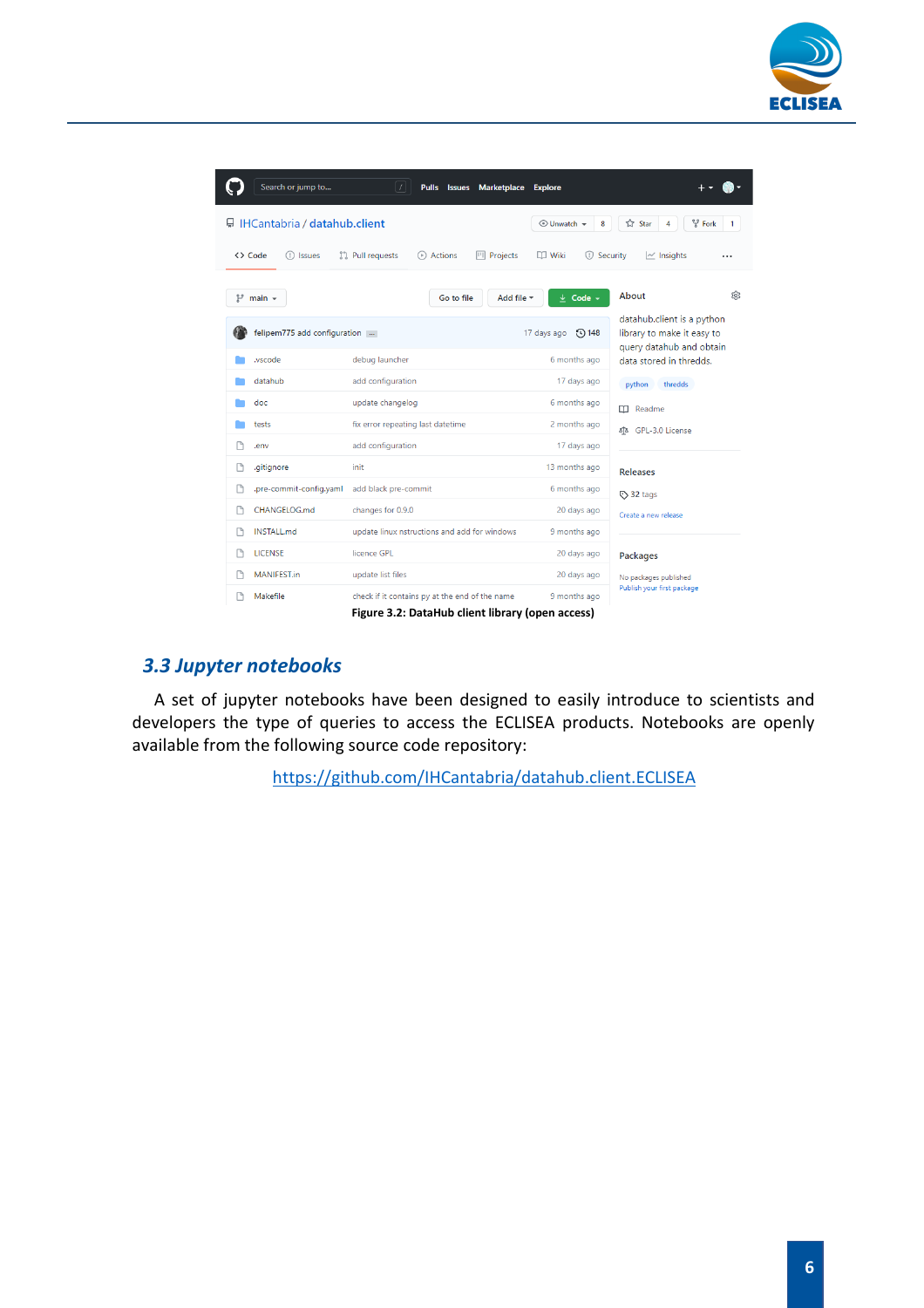

| Search or jump to                                                                                                                                  | $\lceil$ / $\rceil$<br>Pulls Issues<br><b>Marketplace</b> | <b>Explore</b>                               |                                                                        |  |  |  |  |  |
|----------------------------------------------------------------------------------------------------------------------------------------------------|-----------------------------------------------------------|----------------------------------------------|------------------------------------------------------------------------|--|--|--|--|--|
| <b>日 IHCantabria / datahub.client.ECLISEA</b><br><b>오</b> Fork<br><b>☆ Star</b><br>$\odot$ Unwatch $\star$<br>4<br>0<br>$\bf{0}$                   |                                                           |                                              |                                                                        |  |  |  |  |  |
| <> Code<br><sup>្រ</sup> ៀ Pull requests<br>(F) Actions<br><b>四</b> Projects<br>$\Box$ Wiki<br>Security<br>$\sim$ Insights<br>(!) Issues<br>$\Box$ |                                                           |                                              |                                                                        |  |  |  |  |  |
| ٩<br>$main -$                                                                                                                                      | Go to file                                                | Add file =<br>$\downarrow$ Code $\downarrow$ | About<br>හි<br>No description, website, or                             |  |  |  |  |  |
| felipem775 contact                                                                                                                                 |                                                           | on 23 Mar 17                                 | topics provided.                                                       |  |  |  |  |  |
| notebooks                                                                                                                                          | add coments and rename.                                   | 3 months ago                                 | Readme<br>m                                                            |  |  |  |  |  |
| resources                                                                                                                                          | add installation instrunctions                            | 2 months ago                                 | <b>Releases</b><br>No releases published<br>Create a new release       |  |  |  |  |  |
| .gitignore<br>Г۹                                                                                                                                   | gitignore for python                                      | 4 months ago                                 |                                                                        |  |  |  |  |  |
| <b>README.md</b>                                                                                                                                   | contact                                                   | 2 months ago                                 |                                                                        |  |  |  |  |  |
| environment.yml                                                                                                                                    | updade package list                                       | 3 months ago                                 |                                                                        |  |  |  |  |  |
| 注<br>README.md                                                                                                                                     |                                                           | 0                                            | <b>Packages</b><br>No packages published<br>Publish your first package |  |  |  |  |  |
| ECLISEA                                                                                                                                            | Languages<br>Jupyter Notebook 100.0%                      |                                              |                                                                        |  |  |  |  |  |
|                                                                                                                                                    | datahub.client.ECLISEA                                    |                                              |                                                                        |  |  |  |  |  |

**Figure 3.3: Jupyter notebooks for the DataHub client library (open access)**

### <span id="page-6-0"></span>**4. Geospatial Technologies of the Service**

The development of the infrastructure for coastal climate service is based on mature open source geospatial technologies, capitalizing the current breeding ground of high quality geospatial open source projects and initiatives.

The main technologies used for the infrastructure for coastal climate service are listed:

- NetCDF [\(https://www.unidata.ucar.edu/software/netcdf/\)](https://www.unidata.ucar.edu/software/netcdf/) is a Java library and self-describing, machine-independent data formats that support the creation, access, and sharing of array-oriented scientific data.
- PostgreSQL [\(https://www.postgresql.org/\)](https://www.postgresql.org/) is an open source relational database management system.
- Python [\(https://www.python.org/\)](https://www.python.org/) is an interpreted, high-level, general-purpose programming language.
- Siphon [\(https://unidata.github.io/siphon/latest/index.html\)](https://unidata.github.io/siphon/latest/index.html) is a collection of Python utilities for downloading data from remote data services. Much of Siphon's current functionality focuses on access to data hosted on a THREDDS Data Server. It also provides clients to a variety of simple web services.
- THREDDS Data Data Server [\(https://www.unidata.ucar.edu/software/thredds/current/tds/\)](https://www.unidata.ucar.edu/software/thredds/current/tds/) is a web server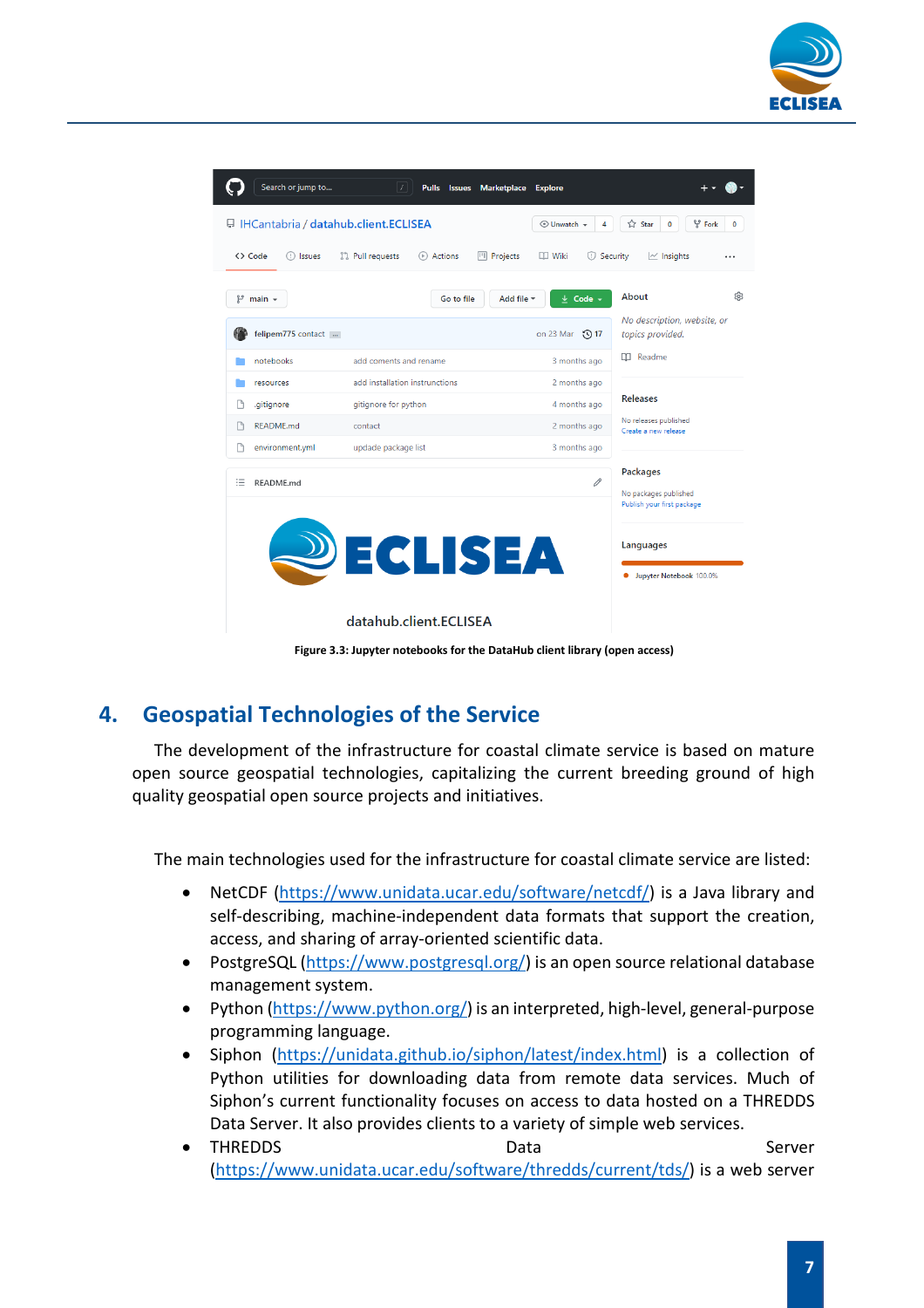

that provides metadata and data access for scientific datasets, using a variety of remote data access protocols.

- .NET Core [\(https://github.com/dotnet/core\)](https://github.com/dotnet/core) is a free and open-source, managed computer software framework primarily developed by Microsoft.
- Swagger [\(https://swagger.io/\)](https://swagger.io/) is an open-source software framework backed by a large ecosystem of tools that helps developers design, build, document, and consume RESTful web services.

### <span id="page-7-0"></span>**5. REFERENCES**

Azorin-Molina, C., Menendez, M., McVicar, T. R., Acevedo, A., Vicente-Serrano, S. M., Cuevas, E., Chen, D. (2017). Wind speed variability over the Canary Islands, 1948–2014: focusing on trend differences at the land–ocean interface and below–above the tradewind inversion layer. Climate Dynamics[. https://doi.org/10.1007/s00382-017-3861-0](https://doi.org/10.1007/s00382-017-3861-0)

Balmaseda, M. A., Hernandez, F., Storto, A., Palmer, M., Alves, O., Shi, L., Gaillard, F. (2015). The Ocean Reanalyses Intercomparison Project (ORA-IP). Journal of Operational Oceanography, 8(Suppl. 1), s80–s97. <https://doi.org/10.1080/1755876X.2015.1022329>

Barnston, A. G., and R. E. Livezey (1987), Classification, seasonality and persistence of low-frequency atmospheric circulation patterns, Mon. Weather Rev., 115, 1083–1126, doi:10.1175/1520-0493(1987)115< 1083:CSAPOL>2.0.CO;2.

Berge-Nguyen M, Cazenave A, Lombard A, Llovel W, Viarre J, Cretaux JF (2008) Reconstruction of past decades sea level using thermosteric sea level, tide gauge, satellite altimetry and ocean reanalysis data. Glob Planet Change 62:1–13.

Calafat, F. M., D. Gomis, and M. Marcos, 2009: Comparison of Mediterranean Sealevel fields for the period 1961–2000 as given by a data reconstruction and a 3D model. Global Planet Change, 68, 175–184, doi:10.1016/j.gloplacha.2009.04.003.

Calafat, F. M., & Jordà, G. (2011). A Mediterranean Sea level reconstruction (1950- 2008) with error budget estimates. Global and Planetary Change, 79(1–2), 118–133. <https://doi.org/10.1016/j.gloplacha.2011.09.003>

Carson, M., Köhl, A., Stammer, D., Meyssignac, B., Church, J., Schröter, J., Wenzel, M., et al. (2017). Regional Sea Level Variability and Trends, 1960–2007: A Comparison of Sea Level Reconstructions and Ocean Syntheses. Journal of Geophysical Research: Oceans, 122(11), 9068–9091.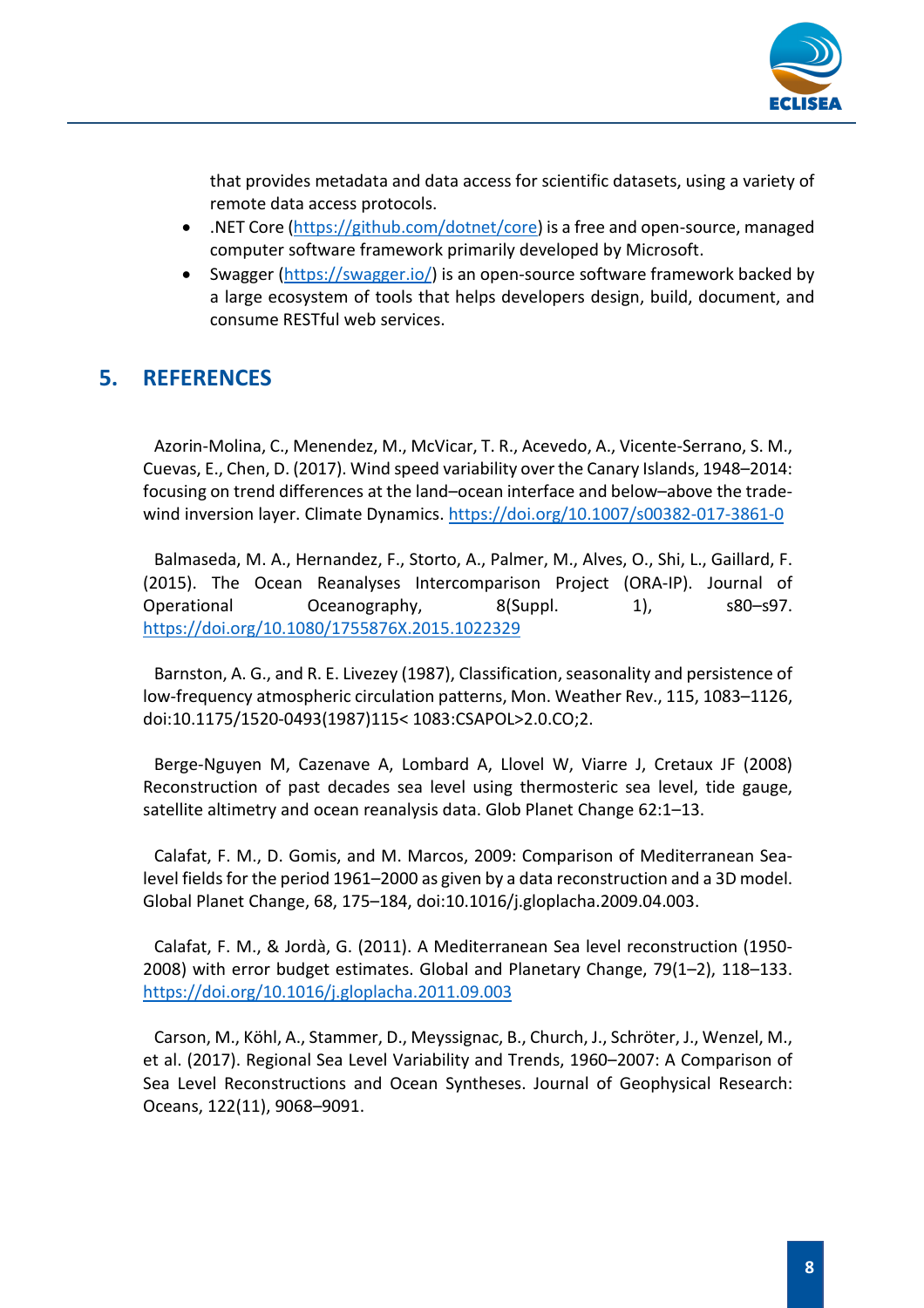

Chambers DP, Mehlhaff CA, Urban TJ, Nerem RS (2002a) Analysis of interannual and low-frequency variability in global mean sea level from altimetry and tide gauges. Phys Chem Earth 27:1407–1411.

Church, J. A., & White, N. J. (2011). Sea-level rise from the late 19th to the early 21st century. Surveys in Geophysics, 32, 585–602. [https://doi.org/10.1007/s10712-011-](https://doi.org/10.1007/s10712-011-9119-1) [9119-1](https://doi.org/10.1007/s10712-011-9119-1)

Church, J. A., White, N. J., Coleman, R., Lambeck, K., & Mitrovica, J. X. (2004). Estimates of the regional distribution of sea level rise over the 1950–2000 period. Journal of Climate, 17, 2609–2625. [https://doi.org/10.1175/1520-](https://doi.org/10.1175/1520-0442(2004)017%3c2609:EOTRDO%3e2.0.CO;2) [0442\(2004\)017<2609:EOTRDO>2.0.CO;2](https://doi.org/10.1175/1520-0442(2004)017%3c2609:EOTRDO%3e2.0.CO;2)

Forget, G., and R. M. Ponte, 2015: The partition of regional sea level variability. Prog. Oceanogr. 137, 173–195, doi:10.1016/j.pocean.2015.06.002.

Hamlington, B. D., Leben, R. R., Nerem, R. S., Han, W., & Kim, K.-Y. (2011). Reconstructing sea level using cyclostationary empirical orthogonal functions. Journal of Geophysical Research, 116, C12015. https://doi.org/10.1029/2011JC007529

Hamlington, B. D., Leben, R. R., & Kim, K. Y. (2012). Improving sea level reconstructions using non-sea level measurements. Journal of Geophysical Research: Oceans, 117(10), 1–14.

Hamlington, B. D., Strassburg, M. W., Leben, R. R., Han, W., Nerem, R. S., & Kim, K. Y. (2014). Uncovering an anthropogenic sea-level rise signal in the Pacific Ocean. Nature Climate Change, 4(9), 782–785.

Hurrel, J.W (1995). Decadal trends in the North Atlantic Oscillation: Regional Temperatures and Precipitation. Science, New Series, 269 (5224), 676-679. <https://science.sciencemag.org/content/269/5224/676>

Jones, P. D., Jonsson, T., & Wheeler, D. (1997). Extension to the North Atlantic oscillation using early instrumental pressure observations from Gibraltar and southwest Iceland. International Journal of Climatology, 17(13), 1433–1450. [https://doi.org/10.1002/\(SICI\)1097-0088\(19971115\)17:13<1433::AID-](https://doi.org/10.1002/(SICI)1097-0088(19971115)17:13%3c1433::AID-JOC203%3e3.0.CO;2-P)[JOC203>3.0.CO;2-P](https://doi.org/10.1002/(SICI)1097-0088(19971115)17:13%3c1433::AID-JOC203%3e3.0.CO;2-P)

Kaplan, A., Kushnir, Y., Cane, M. A., & Blumenthal, M. B. (1997). Reduced space optimal analysis for historical data sets: 136 years of Atlantic sea surface temperatures. Journal of Geophysical Research, 102, 27835–27860.

Kendall MG, Gibbons JD (1990) Rank correlation methods. Oxford University Press, p 272.